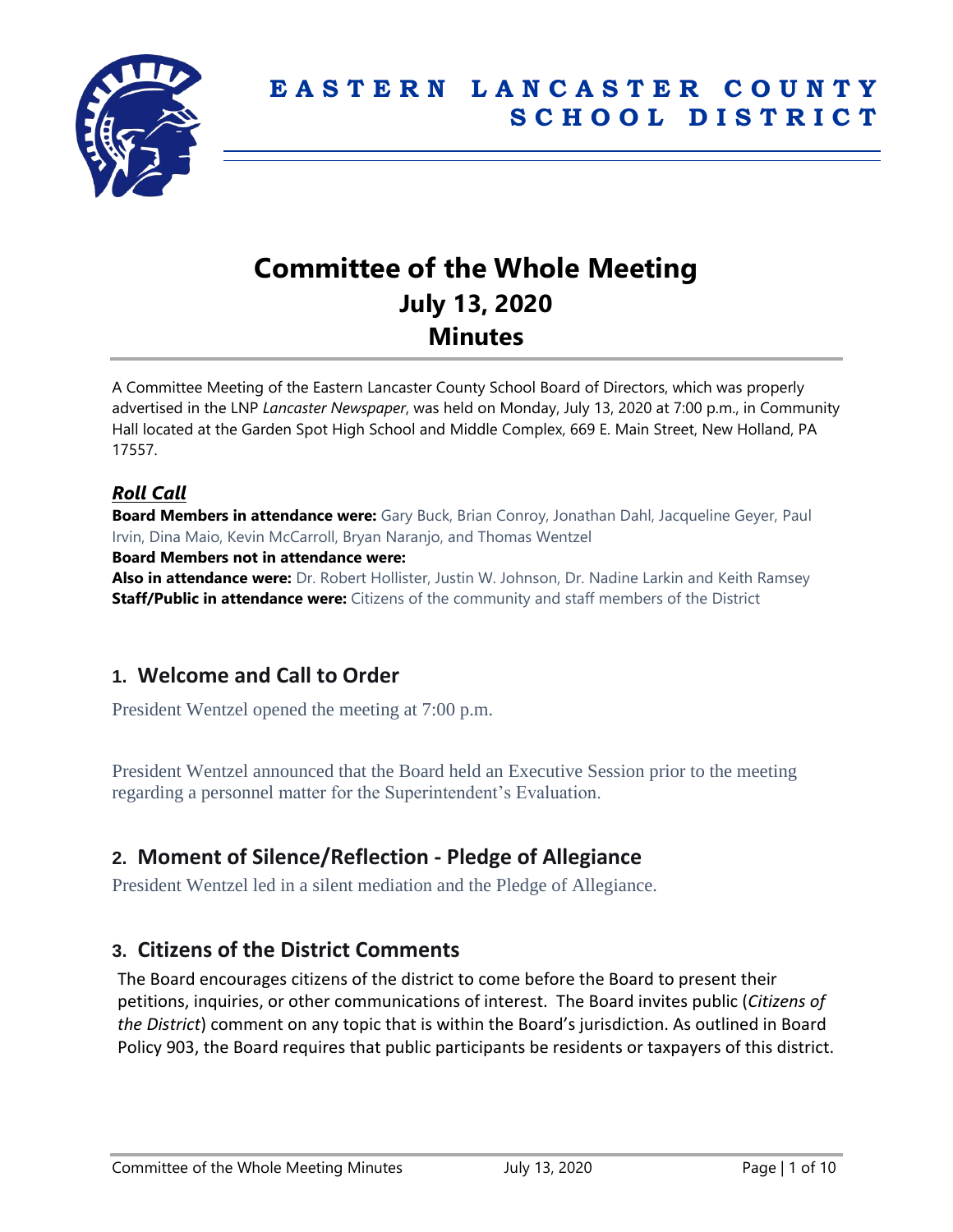Due to the virtual aspect of the Board meeting, the Board is requesting if you wish to provide public comment during the virtual board meeting, you should sign-up to do so by completing the online form prior to the meeting.

*[PUBLIC COMMENT SIGN-UP FORM](https://forms.gle/zDXXoX8rZQUxt1Ap6) (Please use this form only if you are not attending the meeting in person.)*

*Public comments will be read aloud during the public comment section of the agenda.* Thank you.

**SUBMITTED COMMENTS** (VIA PUBLIC COMMENT SIGN-UP FORM)**:**

Meredith Dahl, New Holland PA 17557

Good Evening!

First, I would like to thank every School Board member for your service to the community. There are many people praying for you. I would also like to thank the ELANCO School District Administration, Staff and Faculty. Thank you for your time, energy and ideas during this challenging season.

I would like to offer a prayer for this meeting and for all of you.

Dear God, Thank you for hearing us when we pray and for caring and loving each person in this room.

I want to lift up every School Board member at this time. I know this is a challenging job so I ask that each person would feel encouraged. I also ask for wisdom and clarity.

I also want to lift up the entire School District, the administration, teachers, students and parents. There are so many challenging decisions facing the District at this time. I pray for wisdom, health and especially unity as we enter this school year.

I also want to pray for this meeting. I ask for your presence to fill the room and for an abundance of wisdom, peace and strength.

In your name, Amen.

Thank you for the opportunity to pray with you and for you.

## Michele Zook, 305 Cottonwood Lane, New Holland PA 17557

Hello. My remarks are regarding the upcoming school year and the CDC guidelines. As a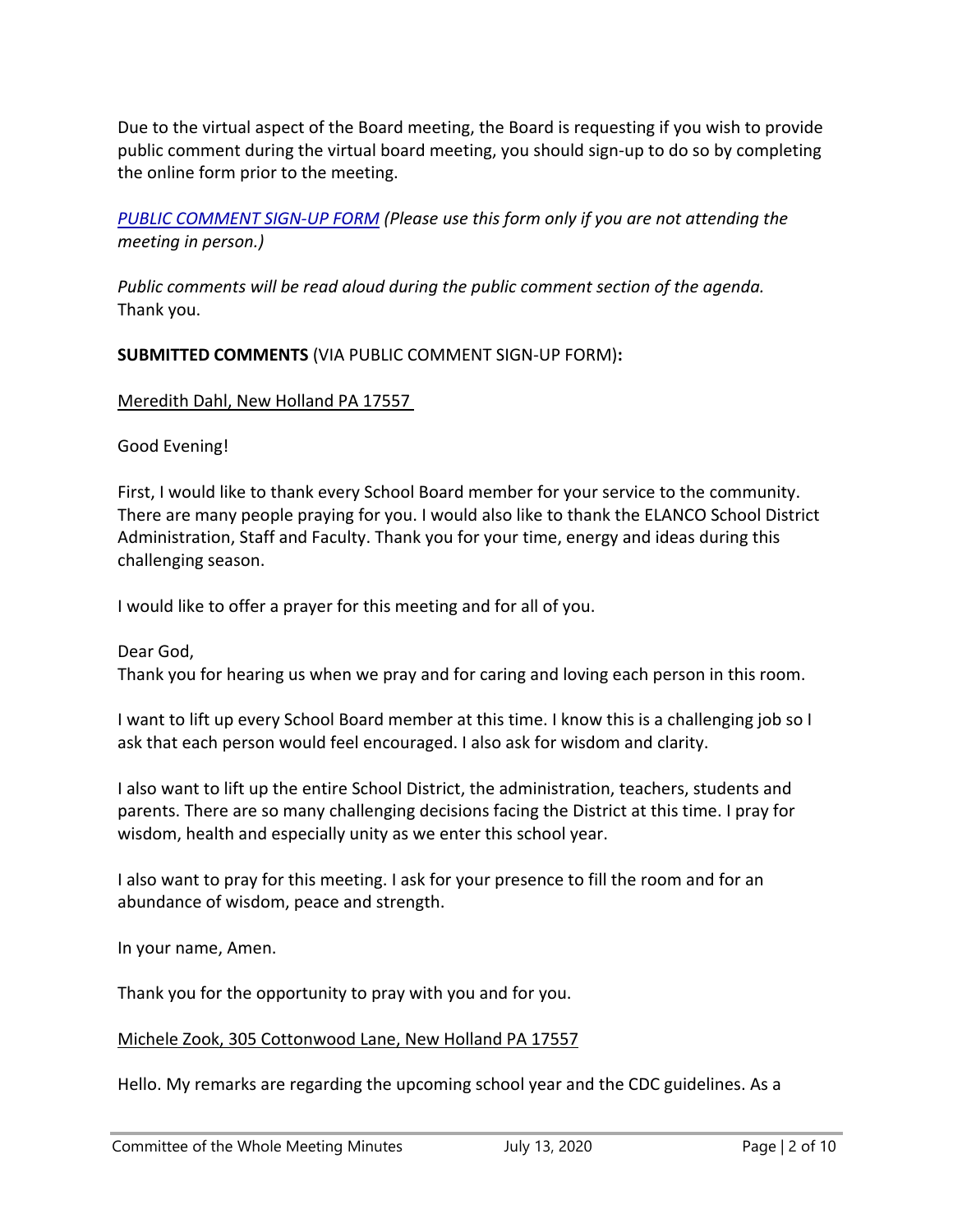parent to an 8th and 9th grader, I am comfortable giving parents the choice as to whether or not the students wear a mask and stay away from their classmates. Typically, my two kids are not really excited about school, but with the events of this year thus far, they are looking forward to it and to their sports. I think they are simply craving some normalcy to which I can relate. I understand the dangers that come with living, but with a virus that has a 99.9% survival rate for those under the age of 70, again, I am comfortable sending my kids to school like it was before the general public knew about Covid. I would prefer they be in school, however, if they are required to wear a mask all day and stay away from their friends, I will be looking at alternatives. I will be responsible and keep my child home if they are sick and would hope that other parents do the same. I would even go as far as to say if anyone is feeling ill in my family, I will keep both of my children at home. While in school, I will ask them to be respectful of others who may wish to keep their distance. Last winter, there was a lot of sickness going around. I remember one teacher sharing with me that she had around 7 of her 22 students present that day. However, we did not close schools. I understand that you are in a tough spot one that I do not envy. Whatever the decision, I will trust that you have listened to us, considered our words, and prayerfully thought about it. Michele Zook

## Faith Pickel, 1612 Main St., Goodville, PA 17528

Hello School Board Members, I commend you for taking the time to make sure the students are not injured while participating in the their sport. To do away with the old surface of grass and replace with a material that helps them compete well and safely. For the sake of the children I ask that the old curriculum of "Common Core" and now "Empowering Learners as Global Thinkers and Producers" be replaced with a Judeo-Christian based curriculum for the well being of their hearts, souls, and minds. You all have received the information that shows how the current curriculum is corrupt, based on the occult and the agenda of Alice Bailey to make the students "agents of change" to remove upright values and morals in our nation. If you think it is impossible to have a Judeo-Christian curriculum that is false as it is not written in the constitution but was in fact a letter written by Thomas Jefferson to keep the government out of the church not God out of the schools. God says in Proverbs 16:30 He who shuts his eyes to devise perverse things and who compresses his lips (as if in concealment) brings evil to pass. and in Romans 12:21 Do not be overcome by evil but overcome evil with good. Thank you for your consideration in this.

## Yvette Lee, 110 Robin Rd. New Holland, PA 17557

Hello Superintendent Hollister, Dr. Larkin, and School Board Members, I have no doubt the sincerity of the persons who wrote, support, and desire to implement the proposed Elanco curriculum, "Empowering Learners As Global Thinkers and Producers". I equally believe those like Illuminist Alice Bailey and her followers genuinely believe they too know what is best for our students and world. However, in 1932 Alice started an organization called World Goodwill- an official non-government organization within the UN that is Luciferian and behind a new age spiritual agenda that has capitalized on the apathetic, naïve, uneducated and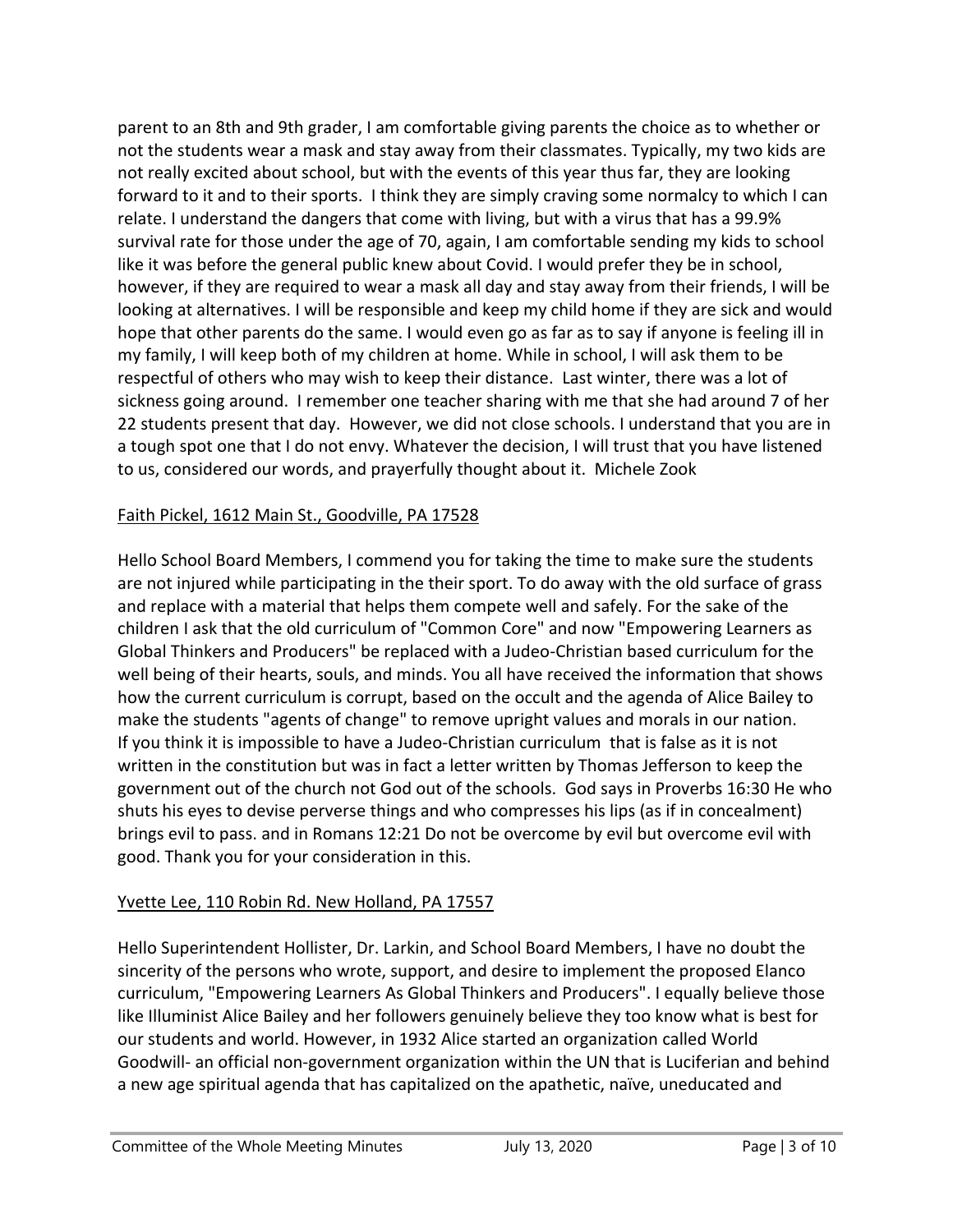educated alike. The New Age strategy which began as a 50-year plan started with, in Alice's words, "going for the children, especially children under ten years and below". She believed in using children as agents of change in a nation. Each of us has most likely been a victim of the ideas & the deceptions of this prophetess of the New Age especially if we were educated within the public-school system & continued our education. The UN which itself has fallen victim to the New Age Movement has been working with the National Education Association to carry out its agendas which are consequently New Aged influenced. The Un plans called "Goals 2000", No Child Left Behind, Common Core, and now "Empowering Learners As Global Thinkers and Producers" are all Luciferian at their core and are meant to indoctrinate our children to false belief systems, irrationality, and wrong thinking. Though seemly harmless & at surface level appear helpful and altruistic these ideas will lead to a One World Government, Economic System, and Religion & ultimate destruction of our nation if we continue this path. Today the strategy almost in its entirety has been adopted by the UN & today a lot of it is already law in many nations. See for yourselves: THE STRATEGY- The 10 -Point Charter 1. TAKE GOD AND PRAYER OUT OF THE EDUCATION SYSTEM 2. REDUCE PARENTAL AUTHORITY OVER THE CHILDREN 3. DESTROY THE JUDEO-CHRISTION FAMILY STRUCTURE 4.IF SEX IS FREE, THEN MAKE ABORTION LEGAL & MAKE IT EASY 5. MAKE DIVORCE EASY &LEGAL, FREE PEOPLE FROM THE CONCEPT OF MARIAGE FOR LIFE 6. MAKE HOMOSEXUALITY AN ALTERNATIVE LIFESTYLE 7. DEBASE ART, MAKE IT RUN MAD 8. USE MEDIA TO PROMOTE & CHANGE MINDSET 9.CREATE AN INTERFAITH MOVEMENT 10. GET GOVERNMENTS TO MAKE ALL THESE LAW & GET THE CHURCH TO ENDORSE THESE CHANGES. "If my people who are called by my name, will humble themselves & pray & seek my face & turn from their wicked ways, then I will hear from heaven, & I will forgive their sin & will heal their land." The Bible 11 Chronicles 7:14. I am asking you to follow God's own words & ask for His help to develop & implement another curriculum. God is our only source of help & refuge in these times, Yours Truly, Yvette Lee Source: Bailey, Alice (1922), Initiation, human & solar, Lucifer Pub. Co., OCLC 18882542 The Lucis Trust is the official publisher of Alice Bailey's books.

#### Jordan Shenk, 395 N Railroad Ave, New Holland, PA 17557

For the parents who do want to send their children to school if face masks must be worn, what other options will the district have? Also, how do those options address FAPE?

#### Jaclyn Kulp, Hill Road, New Holland, PA 17557

What is being put into place for the children in special Ed classes? Will mask be required for children in AS classes? Will services such as speech therapy and ot and Pt still take place? How will the district make up for all the lost hours of services these children did not receive?

#### **COMMENTS** (IN-PERSON**):**

#### Hazel Hurst, Hill Road, New Holland, PA 17557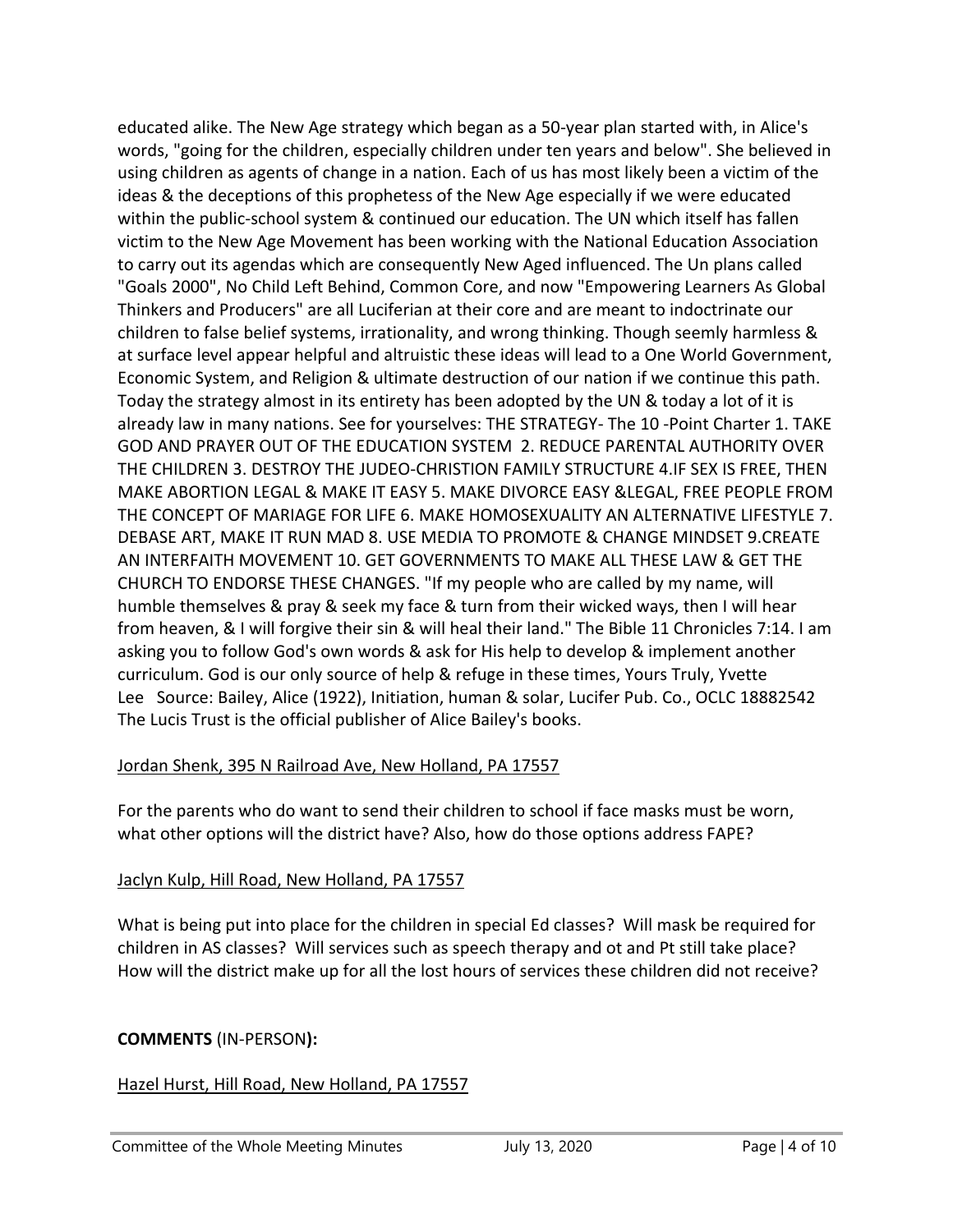Ms. Hurst asked the Board how the District would handle learners with medical exceptions with the reopening of school.

#### Pamelah Wenger, 668 Lauschtown Road, Denver, PA 17517

Mrs. Wenger presented her concerns and opinions on the reopening of school for the 2020- 2021 school year. She read her letter to the Board:

 I know and understand that these times are difficult for everyone. I can't imagine the amount of pressure that is put on you, in regards to decisions that are being made for this upcoming school year. I currently have two children that will be coming to Brecknock Elementary this year, one is just starting Kindergarten and the other will be entering 3rd grade. I am reaching out to you for the first time in regards to the mask wearing debate. It has been on my mind for some time now, and I finally made the decision to start with a letter to you. First, I understand that you are probably flooded with emails regarding this topic, and I appreciate you taking the time to read through what I have to say. My children have NOT been forced to wear a mask, by myself or husband, in public since COVID has started. If my children become ill or show signs of COVID, I plan to KEEP THEM HOME. At first, when I chose not to wear a mask in public it was more for a stance of what I believe in. However, being faced with the decision of possibly sending my children back to school with a mask for a full day has caused me to research more on this topic. My children, along with many others, are looking forward to returning to school, to be with friends they have not seen for some time now. My Kindergartener has been looking forward to starting school since LAST YEAR! She is pretty excited:) So, please understand that this decision is not something I take lightly. Nor is it a decision that I want to make based on MY beliefs, instead of what is best for my children. Which is why I decided to research more on children wearing masks.

 Looking further into the scientific research done on children wearing masks was hard to find. There is actually not many studies done on children. When I started my research, I really wanted to be able to attach multiple articles on this topic as proof. Attached below you will find a chart from the PA department of health regarding mask wearing. I encourage you to look at the column marked as "homemade mask or paper mask," because that is what most children will be wearing if they are required to wear a mask in school. At the very bottom it states..."Should not be worn damp or when wet from spit or mucus." Now, I have three children, and I don't know what your thoughts are when you read that. However, when I read it my thought is "Hmmmmm, these are elementary school students...I can't imagine how this will go." I personally was a Kindergarten teacher in a private daycare, and I KNOW that teachers WILL have a difficult time keeping these masks on children and assuring they remain clean. Also, not to mention the distraction this will cause for many children. Also, attached is a CDC frequently ask questions article. I direct you to specifically look at the section under children titled "Should children wear face coverings?" The last sentence states that "Children younger than 2 years of age are listed as an exception as well as anyone who has trouble breathing or is unconscious, incapacitated, or otherwise unable to remove the face covering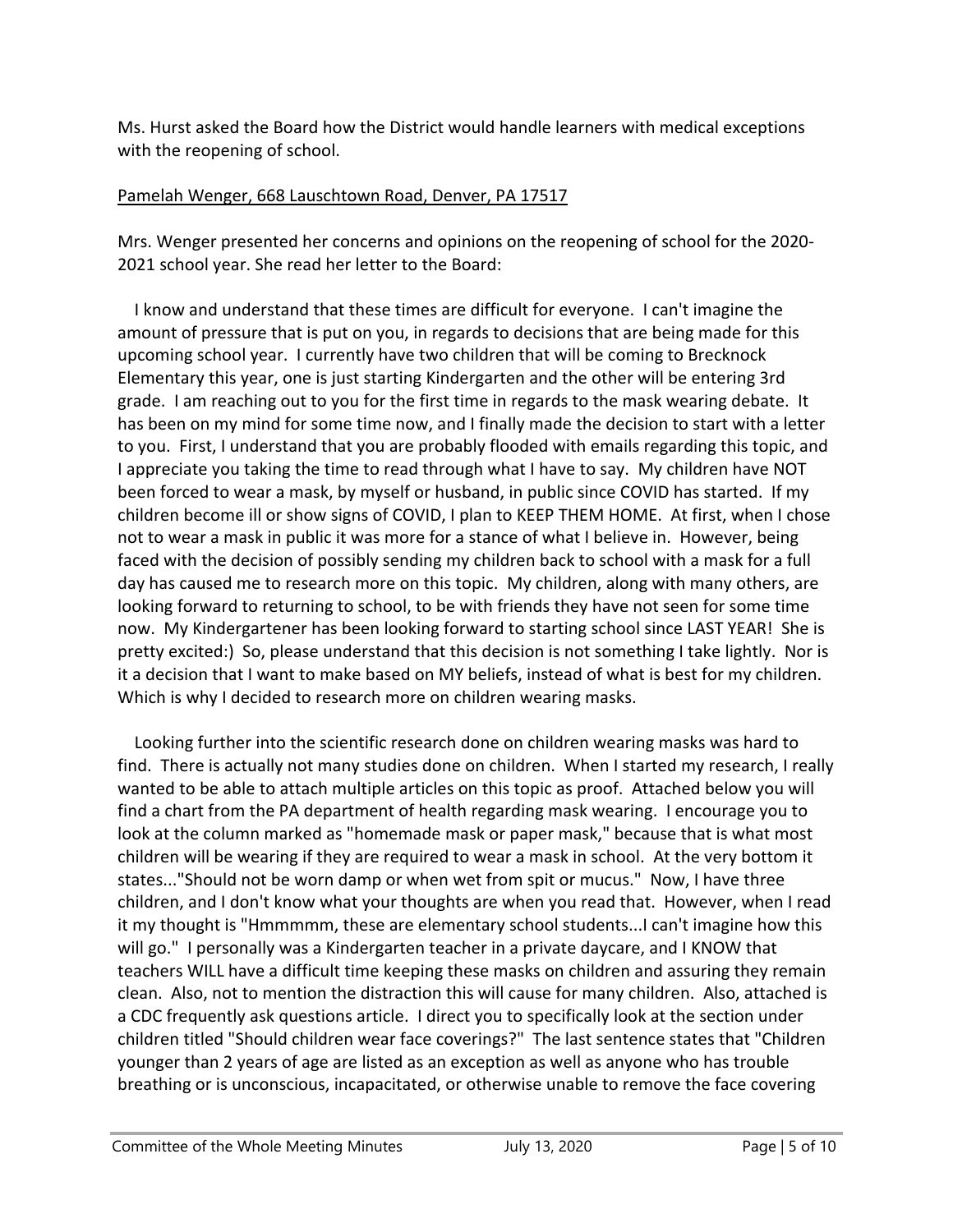without assistance." Can you guarantee, that if my child states it is difficult for them to breathe, that their face covering will be allowed to be removed? I can say this, without a doubt, my children will state, "I can't breathe," within 5 minutes of having their mask on.

 Again, I understand that this is a tough decision for you to make. I also understand that with the recent order made by Dr. Levine states that "masks are mandatory in schools." However, it is NOT a law. I encourage you to look further into ways that allow parents to decide what is best for their children. I appreciate you taking the time to read through this. Please understand that I do NOT write this with the intention of insulting anyone, I truly do want what is best for my children.

Thank you! Pamelah Wenger

# **4. Approve Personnel Report**

Dr. Larkin informed the Board of several new hires listed on the personnel report and reported that all professional staff positions had been filled.

Mr. Irvin made a motion to approve the personnel report. It was seconded by Mr. Naranjo. **The motion was approved. (8-0; 1 abstain)** *(Mr. Gary Buck abstained from voting due to having a relation on the personnel report.)*

# **5. Property and Services**

**a. Action Item - Approval of the Change orders that were executed for the HS/MS Locker Room and HVAC Project, as follows:**

## **General Contractor - ECI Construction**

**GC-06 \$503 Deduct** - Credit to delete a W8X28 column that was to replace a previously removed column

Architect's comment on GC-06 - There is an existing column that the structural engineer thought had been removed during a previous renovation that we call for in the drawings to be replaced with a new column. During demolition, it was discovered that in fact that column was never removed and could remain. Therefore, we don't need the new column per the drawings.

**GC-07 \$2,723 Add** - Modifications to existing roof framing at Roof Top Unit (RTU) locations

Architect's comment on GC-07 - The background behind this is revisions to the roof framing reinforcing and unit locations RTU-2 and RTU-7 needed to occur as a result of the existing framing not matching the existing drawings. More specifically, the roof framing was found to actually frame in the opposite direction.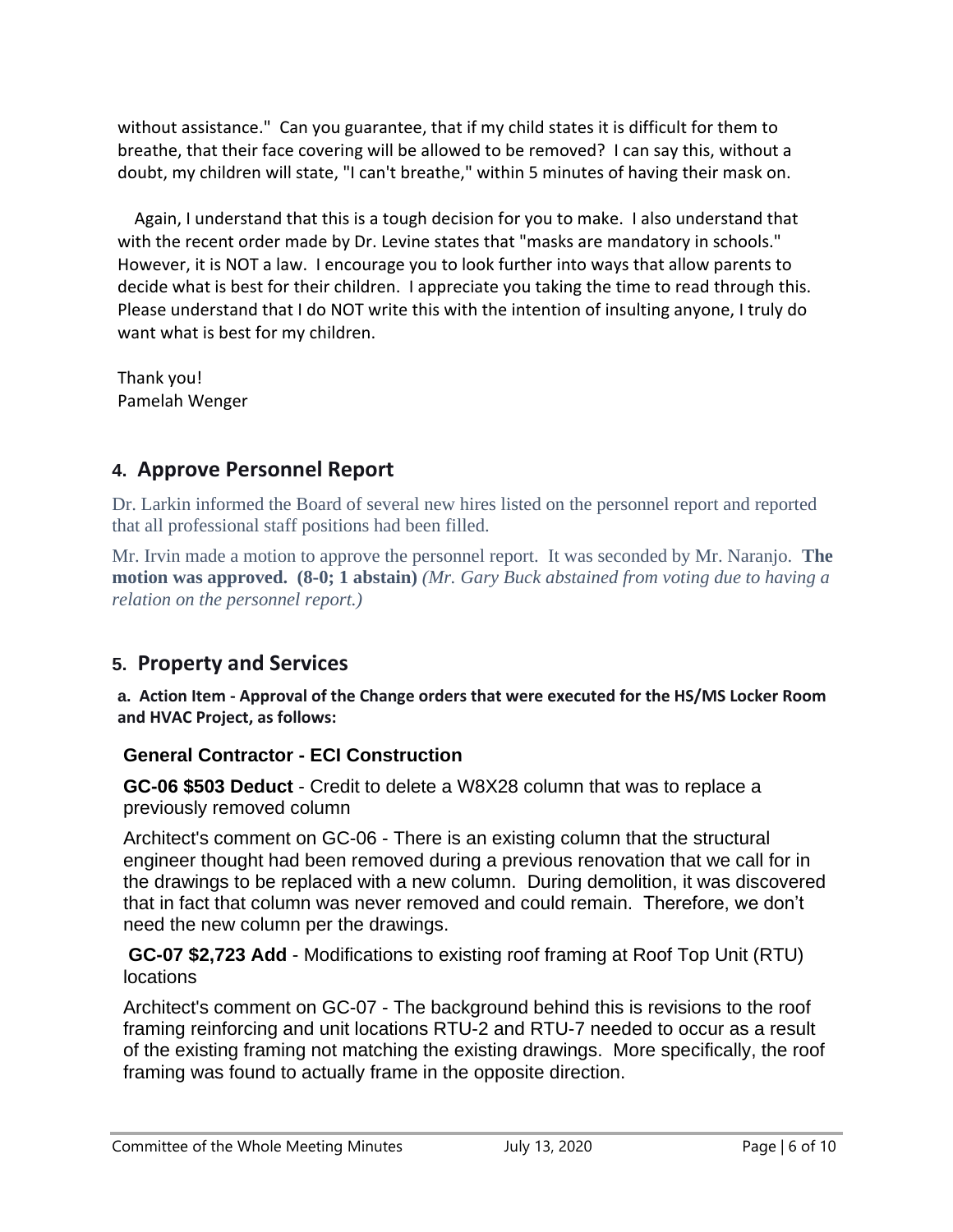## **GC-08 \$2,600 Add** - Transformer room steel revisions

Architect's comment on GC-08 - The background behind this is that in the existing transformer room, there is a significant amount of work taking place from all trades. It was discovered that there was not enough space to properly run everything, and modifications to the design needed to occur. One of the modifications was to lower the two beams below the existing conduit and re-set accordingly. We selected to go this route because relocating the existing conduit and wiring inside would have been a significantly larger cost to the district, and more time-consuming.

## **EC-01 \$535 Add** - Change to fire-rated pathways at select location

Architect's comment on EC-01 - The background behind this is there are a couple of locations where the electrical engineer calls out for the electrical pathways to be smoke-rated as they pass through walls. Those walls though, as per our code drawings, are fire-rated, not smoke-rated. So, there is additional cost to upgrade the pathways to be fire-rated.

Mr. Ramsey presented the action item to approve the change orders that were executed for the HS/MS Locker Room and HVAC Project to be approved at the upcoming Board meeting. He introduced Mr. Chris Barnhart of Crabtree, Rohrbaugh, & Associates who explained each of the change orders to the Board. Mr. Ramsey informed the Board the total cost of change orders was currently \$10,248, only 2.6% of the contingency.

Dr. Hollister thanked Crabtree, Rohrbaugh, & Associates.

## **b. Information Item - Turf Options and Track**

Mr. Ramsey introduced Mr. Jim Hocker of Derck & Edson Associates to update the Board with the artificial turf options and track reconstruction proposals. Mr. Hocker reviewed the 4 options for the artificial turf field that were presented previously and then presented a  $5<sup>th</sup>$  option for dual fields located on Tower Road. He noted that this option would remove a softball field which would have to be relocated and would cost \$200,000. Mr. Hocker also informed the Board that this option would cost between \$5.6-5.9 million and would impact parking.

Dr. Hollister updated the Community on previous discussions of the artificial turf field options that the Board were considering. He informed the Board that the Administration was recommending that the Board approve for the installation of one turf field and then in another 5 year have another turf field installed to help stagger the maintenance and replacement cost of those fields. Dr. Hollister also informed the Board that the Administration was recommending the approval to replace the main field to turf as this was the least expensive option.

The Board and Administration discussed the pros and cons of the various turf field options and the timeline for the installation of fields.

Mr. Irvin made a motion to approve Artificial Turf Field option 2 of the proposal with a second by Mr. Conroy. **The motion was approved. (9-0)**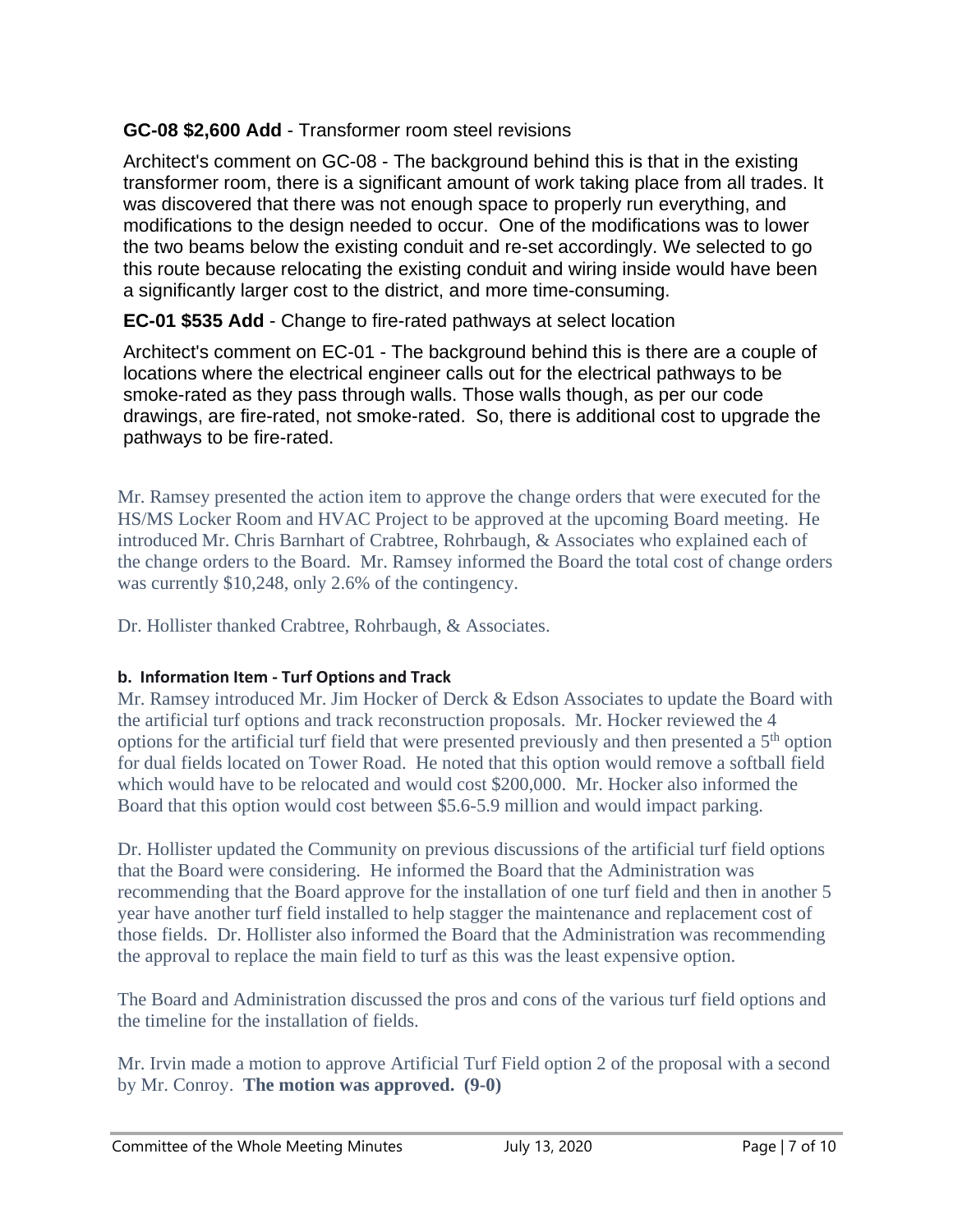The Board and Administration discussed the track reconstruction.

Mr. Irvin made a motion to approve the reconstruction of the track with a second by Mr. Dahl. **The motion was approved. (9-0)**

### **c. Information Item - Gym Floor**

Mr. Chris Barnhart of Crabtree, Rohrbaugh, & Associates presented the Board with the returned bid options and proposals for the replacement of the gym floor. He noted that the testing that was completed on the floor came back with a force reduction at 15-20% with the recommended force reduction between 53-60%. Mr. Barnhart presented the Board with the two proposed systems for the replacement of the floor: Scissor-loc and Power-loc. He presented the Board with the difference between the two options, indicating that the Scissor-loc system was a floating floor and the Power-loc system was fixed. He noted that the Power-loc system was more expensive, but had more force reduction at 60%, for more ball control. Mr. Barnhart also presented the Board with the option of a Power Vent Airflow system that would help with moisture under the floor which would be an additional cost. He noted the cost of the Scissor-loc system was \$322,000, the Power-loc system was \$359,000 and the Power Vent Airflow would be an additional \$10,000. He also noted that if the project was added as sub under the current contractor, ECI, then there would be 5% cost as well.

Mr. Ramsey noted that the bids came in \$79,000 below the estimated costs.

The Board and Administration discussed gym floor replacement options and timing of construction.

Mr. Brian Conroy made a motion to approve the replacement of the gym floor with the Powerloc System with the Power Vent Airflow system with a second by Mr. Irvin. **The motion was approved. (9-0)**

### **d. Information Item - Property Auction**  Scheduled for Tuesday, July 14, 2020 at 5:00 PM

Mr. Ramsey informed the Board that the auction for the sale of property was set for July 15, 2020 at 5:00 p.m.

# **6. Program**

## **a. Action Item: Approval of Eastern Lancaster County School District Health & Safety Plan**

Dr. Hollister presented the Board with the District Reopening plan, noting that with the constant changes with Covid-19, the plan could be out of date by the next day. He presented the 6 principles that the District was following with the reopening of school buildings: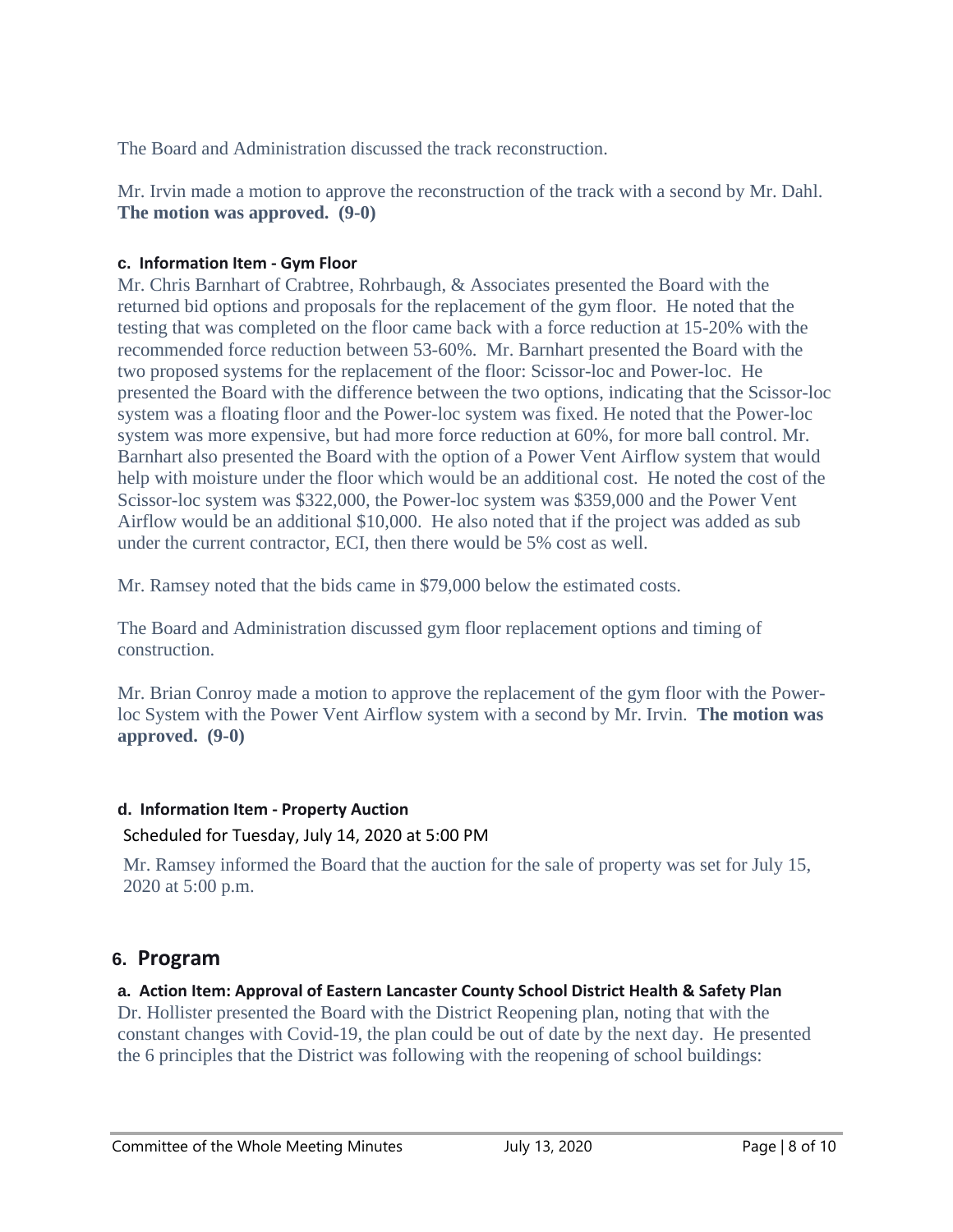- 1) "Cohort" theory applies.
- 2) Mask wearing reduces the spread of COVID-19.
- 3) "Social Distancing" reduces the spread of COVID-19.
- 4) Handwashing and disinfecting are paramount.
- 5) Changing conditions are expected: Flexibility and adaptation are required.

6) The traditional, face-to-face, social aspects commonly associated with and a part of pedagogy are diminished, it is unavoidable, but not replaceable.

Dr. Hollister explained each principle and how each would apply to the daily operations of the school day at elementary and secondary. He noted that the District was planning on reopening on schedule face-to-face and explained to the Board of what classroom and learning would look like. He also informed the Board that the District would simultaneously operating a virtual online option for leaners which would be a more enhanced virtual learning experience and would look differently from the learning at the end of the previous school year. Dr. Hollister informed the Board that a B schedule was also being worked on where half of the students would be in attendance at one time.

Dr. Hollister informed that Board the District was required by the State to have a Board approved plan, noting that the plan would probably need to be updated frequently after its approval.

Dr. Larkin informed the Board that a team worked on the plan with the help of teachers from the Association using the guidelines from the CDC and Health Department as well as the survey that was sent home to parents. She explained the health and safety plans that were being put in place with regard to transportation for both general population and learners withs special needs and medical conditions.

The Board and Administration discussed the District Health & Safety Plan with the Board posing clarifying questions and suggestions to the Administration.

The Board requested the Administration to re-survey the parents.

Mr. Irvin made a motion to approve the Eastern Lancaster County School District Health & Safety Plan with a second by Mr. Naranjo. **The motion was approved. (7-2)**

## **b. Action Item: Approval of a Settlement Agreement for a Learner with Special Needs.**

Dr. Larkin requested the Board approve a Settlement Agreement for a Learner with Special Needs, indicating that the information had been discussed at the Executive Session last month.

## **c. Information Item: Parent Survey**

Dr. Larkin presented the results of the Parent Survey that was sent out in June. The Board and Administration discussed the results.

## **d. Information Item: Policy 137 Home Education**